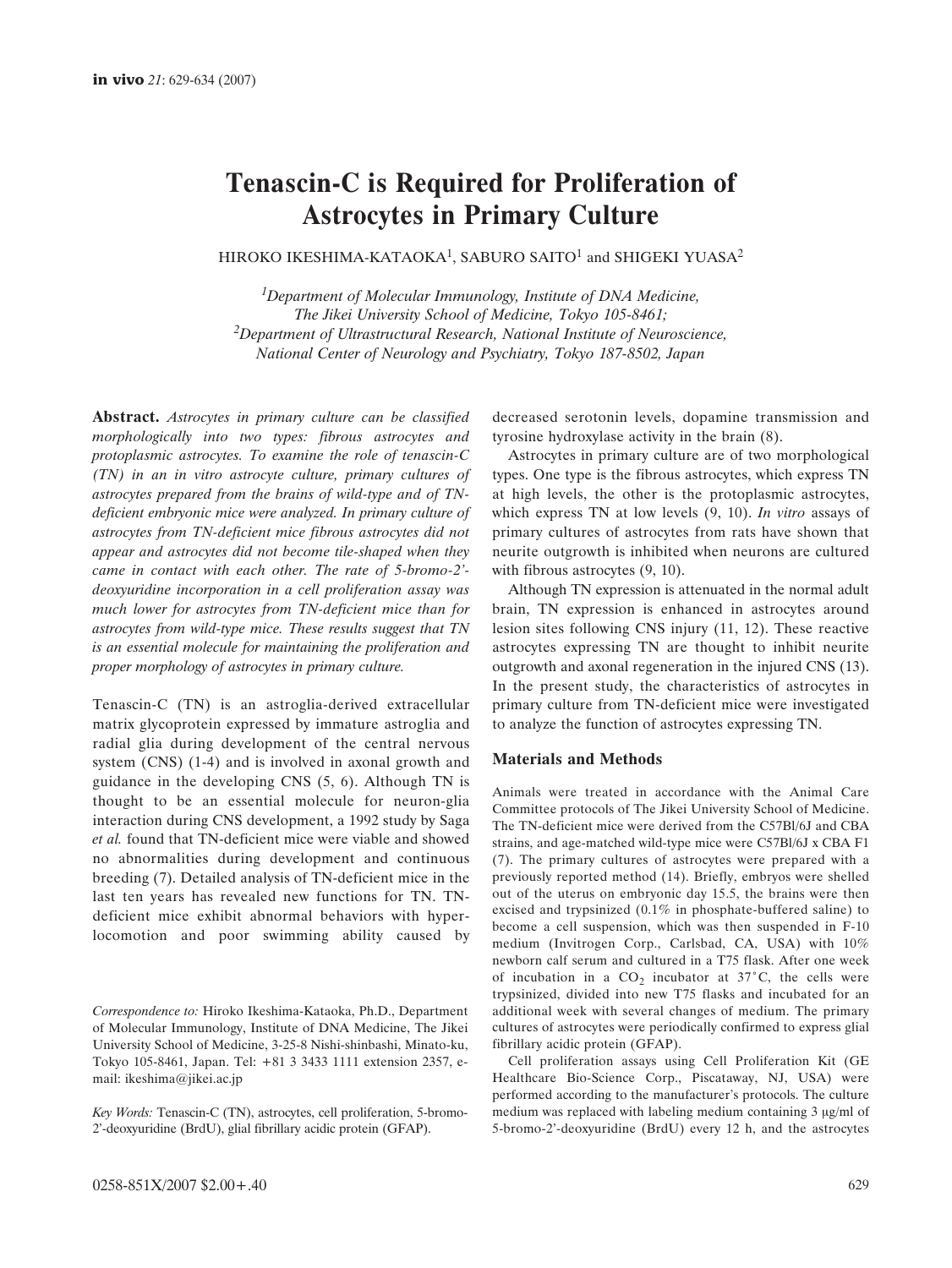were incubated at  $37^{\circ}$ C for 24 to 72 h. Labeled astrocytes were fixed with acid-ethanol after 24 or 72 h of labeling, after which immunocytochemical detection was performed with an anti-BrdU mouse monoclonal antibody (1:1000 dilution) supplied with the kit. Peroxidase-conjugated anti-mouse IgG2a was used as the secondary antibody. After immunocytochemical staining, cells were counterstained with eosin and mounted with Softmount solution (Wako Pure Chemical Industries, Ltd., Osaka, Japan) for microscopic analysis.

Immunocytochemical studies and immunoblotting were performed with anti- $\alpha$ -tubulin mouse monoclonal antibody (1:1000 dilution, Sigma, St. Louis, MO, USA), anti-F-actin-Phalloidin antibody (1:1000 dilution, Sigma), anti- glial fibrillary acidic protein (GFAP) polyclonal antibody (1:3 dilution of prediluted serum, DAKO, Denmark), antitenascin (TN) polyclonal antibody (1:1000 dilution, Chemicon, Temecula, CA, USA), anti- chondroitin-6-sulfate proteoglycan (CS-6- PG) monoclonal antibody (1:100 dilution, Seikagaku Corporation, Tokyo, Japan), anti-fibronectin (FN) polyclonal antibody (1:400 dilution, Sigma) and anti-Laminin (LN) polyclonal antibody (1:25 dilution, Sigma). The day before immunocytochemical analysis, the primary cultures of astrocytes were cultured on four-well chamber slides (Nunc, Rockilde, Denmark). The cultured cells were fixed with 4% paraformaldehyde in PBS for 15 min at room temperature (RT) and made permeable with 0.1% Triton X-100 in PBS for 15 min at RT. Anti-mouse IgG-Alexa Fluor 488 (1:400 dilution, Molecular Probes, Invitrogen Corp.), peroxidase-conjugated anti-mouse IgG or peroxidase-conjugated anti-rabbit IgG (1:1000 dilution, MBL, Nagoya, Japan) was used as the secondary antibody. After immunocytochemical staining, cells were mounted with Softmount solution (Wako Pure Chemical Industries, Ltd.) for microscopic analysis or with PermaFluor Aqueous Mounting Medium (Shandon, Pittsburgh, PA, USA) for fluorescence microscopic analysis. For immunoblotting, ECL Plus Western Blotting Detection Reagents (GE Healthcare Bio-Science Corp.) was used according to the manufacturer's protocols.

#### **Results**

After two weeks of incubation of the primary cultures of astrocytes from wild-type mice, protoplasmic astrocytes had become tile-shaped when they came in contact with fibrous astrocytes (Figure 1A). In contrast, after two weeks of incubation of the primary cultures of astrocytes from TN-deficient mice, fibrous astrocytes had not appeared and the cells were unable to come into full contact and did not become tile-shaped (Figure 1B). Primary culture of astrocytes from TN-deficient mice was attempted at both high and low densities, but the cell morphologies were the same as shown in Figure 1B and fibrous astrocytes did not appear in any culture (data not shown). To examine possible cytoskeletal abnormalities in the primary cultures of astrocytes from the TN-deficient mice, immunocytochemical studies were performed with antibodies against the cell structural molecules  $\alpha$ -tubulin and F-actin-phalloidin. However, no differences were observed between wild-type and TN-deficient mice in the expression of these molecules by astrocytes in the primary cultures (Figure 3).

The growth rate of the primary cultures of astrocytes from the TN-deficient mice was much lower than that of astrocytes from wild-type mice. In fact, the doubling time of the astrocytes from the wild-type mice was approximately 48 h, whereas that of the astrocytes from the TN-deficient mice was more than 72 h (Figure 2). To examine the proliferative ability of astrocytes in primary culture, BrdU uptake was studied (Figure 1C-F, Figure 2). A few astrocytes from the wild-type mice were stained with an antibody against BrdU after 24 h of labeling (Figure 1C), however, no astrocytes from the TN-deficient mice were stained (Figure 1E). After 72 h of BrdU labeling, many astrocytes from the wild-type mice were clearly stained with BrdU (Figure 1D), whereas very few astrocytes from the TN-deficient mice were stained (Figure 1F). These results suggest that the proliferative ability in primary culture of astrocytes from TN-deficient mice is impaired.

TN has been reported to interact with chondroitin-6 sulfate proteoglycan (CS-6-PG), fibronectin (FN) and laminin (LN) to constitute an interactive network of extracellular matrix components to control cell behavior during morphogenesis (15). The expression of CS-6-PG, FN and LN was analyzed using antisera for astrocytes from the wild-type and TN-deficient mice. Immunocytochemical studies and immunoblotting showed no differences between astrocytes from the wild-type mice and those from the TNdeficient mice in the expression of CS-6-PG, FN, or LN (Figure 4 and 5). Furthermore, GFAP expression was not altered in astrocytes from the TN-deficient mice (Figure 4).

#### **Discussion**

To our knowledge, the present study was the first to examine the function of TN by comparative analysis of astrocytes from the wild-type mice and TN-deficient mice in primary culture. Our observations suggest that the expression of TN by astrocytes is essential for maintaining proper cell morphology and cell proliferation in primary culture.

After incubation for two weeks, fibrous astrocytes and protoplasmic astrocytes, which became tile-shaped with cell contact were observed. A similar finding has been reported by Meiners *et al.* (1995), who examined cultures of astrocytes from the cerebral cortices of newborn Sprague-Dawley rats and found that fibrous astrocytes assume "rocky" shapes and express TN at extremely high levels. As fibrous astrocytes did not appear in the primary cultures of astrocytes from the TN-deficient mice it appears that tenascin is required for the development of fibrous astrocytes.

The immunocytochemical and immunoblotting for CS-6- PG, FN and LN findings, in the present study, are in good agreement with those of previous immunohistochemical studies of the brains of wild-type and TN-deficient mice (7).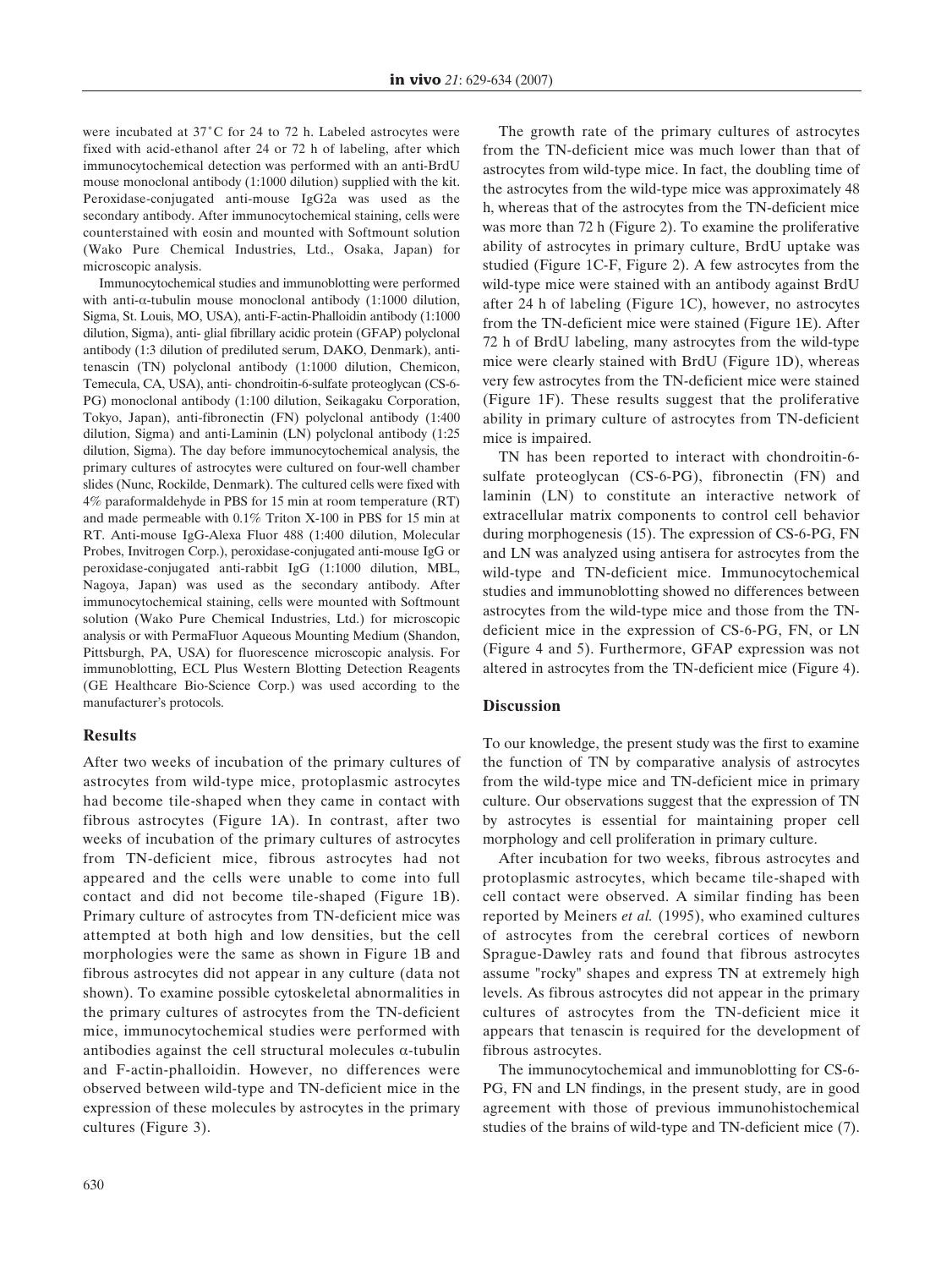

Figure 1*. (A) After two weeks of primary cultures of astrocytes from wildtype mice, protoplasmic astrocytes (p; monolayer cells) became tile-shaped with cell contact and some fibrous astrocytes (f; uneven surface cells) appeared. (B) In primary culture of astrocytes from the TN-deficient mice, fibrous astrocytes with uneven surfaces did not appear and the astrocytes did not become tile-shaped, even when the cells were in contact with each other. (C-F) Cell proliferation assays for primary cultures of astrocytes from the wild-type and TN-deficient mice. The astrocytes were cultured with labeling medium containing BrdU for 24 h (C, E) or 72 h (D, F). The primary cultures of astrocytes were prepared from the wild-type (C, D) or TN-deficient (E, F) mice. Labeled astrocytes were fixed with acidethanol, and the proliferation rate was immunohistochemically determined with a monoclonal antibody against BrdU.*



Figure 2. *The proliferation rate for BrdU-positive cells in eosin-positive cells. BrdU-positive cells and eosin-positive cells were counted in a 0.5 x 0.5-mm area on culture dishes. Labeling medium containing BrdU was changed every 12 h. The term "TN/KO" refers to TN-deficient mice. Values represent the means±S.E.M. from at least five different areas per group. The results clearly demonstrate a difference in the proliferation rate in primary culture between astrocytes from wild-type mice and those from TN-deficient mice. The difference between WT (wild-type) and TN/KO cells cultured for 72 h was significant (\*p<0.05).*



Figure 3. *Immunocytochemical studies of*  $\alpha$ *-tubulin and F-actin-phalloidin staining in primary culture of astrocytes from wild-type mice and TN*deficient mice. There were no differences in the  $\alpha$ -tubulin  $(A, B)$  or F-actin*phalloidin (C, D) staining pattern in primary culture between astrocytes from wild-type mice (A, C) and those from TN-deficient mice (B, D).*



Figure 4. *Immunocytochemical studies of glial fibrillary acidic protein (GFAP), tenascin (TN), chondroitin-6-sulfate proteoglycan (CS-6-PG), fibronectin (FN) and laminin (LN) in the primary culture of astrocytes from wild-type mice (WT) and TN-deficient mice (TN/KO).*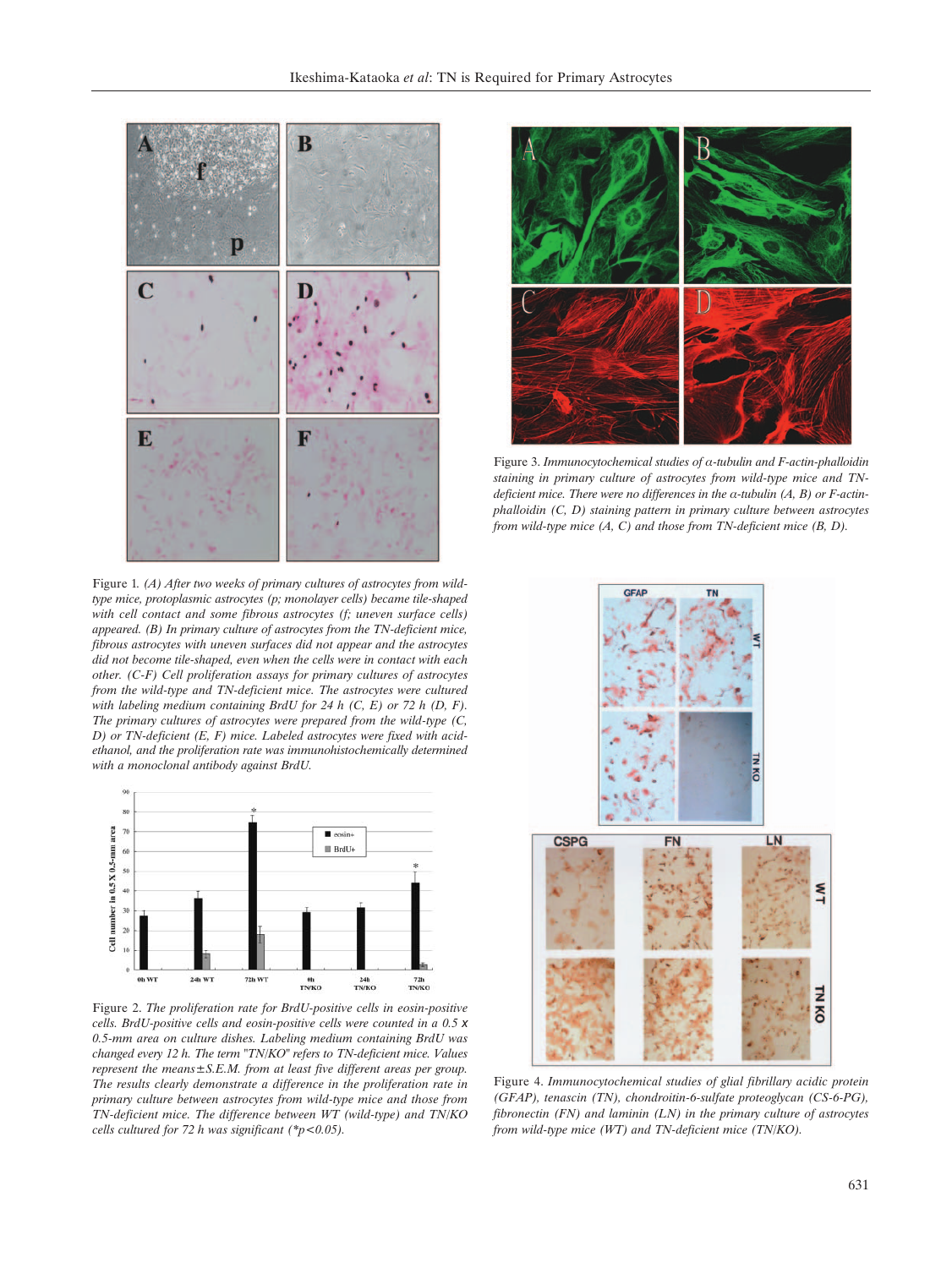

Figure 5. *Immunoblotting studies of chondroitin-6-sulfate proteoglycan (CS-6-PG), fibronectin (FN) and laminin (LN) in the primary culture of astrocytes from wild-type mice (lane 1) and TN-deficient mice (lane 2).*

The proliferative ability in primary culture of the astrocytes from the TN-deficient mice was impaired compared with that of astrocytes from the wild-type mice. Functional blocking with an anti-TN antibody has also been shown to decrease cell proliferation and induce morphological change after subculture and serum deprivation/re-addition treatment in primary cultures of astrocytes from the cerebral cortex of newborn rats (16). TN expression was also found to be up-regulated during proliferation and migration of cultured astrocytes in a scratch wound assay (17). Our findings of the function of TN are consistent with their data. Interactions of TN with some members of the integrin family might be involved in the proliferation of astrocytes in primary culture, as has been reported for colon carcinoma cells (18). We speculate that the presence of TN-expressing astrocytes in primary culture is essential for the proliferation of both protoplasmic and fibrous astrocytes. TN may act as a growth factor for both adjacent astrocytes and, when secreted into the extracellular matrix, for nonadjacent astrocytes.

Garcion *et al.* have found that TN-deficient mice show increased rates of oligodendrocyte precursor migration along the optic nerve and reduced rates of oligodendrocyte precursor proliferation in the CNS, but show a normal phenotype at later developmental stages (19). They demonstrated that in knockout mice with normal phenotype for the molecules that have important roles in early developmental stages, such as TN, their loss of function could be compensated for by other molecules at later developmental stages.

In an *in vivo* study the GFAP expression pattern was not altered in brain sections of adult TN-deficient mice (data not shown). However, in the present *in vitro* study involving astrocytes from embryonic mice morphological and functional differences between TN-deficient mice and wildtype mice were apparent. Therefore, an analysis of the cell proliferation rate of astrocytes during early development in the brains of TN-deficient mice is now being undertaken. The

proliferation rates of astrocytes during CNS development might differ between wild-type and TN-deficient mice.

### **Acknowledgements**

We wish to thank Professor Shinichi Aizawa and Professor Yumiko Saga for kindly providing the TN-deficient mice. This work was supported by grants to HI-K from the Japan Society for the Promotion of Science and from the Keio Gakuji Fukuzawa Memorial Fund for the Advancement of Education and Research.

# **References**

- 1 Bartsch S, Bartsch U, Dorries U, Faissner A, Weller A, Ekblom P and Schachner M: Expression of tenascin in the developing and adult cerebellar cortex. J Neurosci *12*: 736-749, 1992.
- 2 Yuasa S: Bergmann glia development in the mouse cerebellum as revealed by tenascin expression. Anat Embryol (Berl) *194*: 223-234, 1996.
- 3 Yuasa S: Development of astrocytes in the mouse embryonic cerebrum tracked by tenascin-C gene expression. Arch Hitol Cytol *64*: 119-126, 2001.
- 4 Yuasa S: Development of astrocytes in the mouse hippocampus as tracked by tenascin-C gene expression. Arch Histol Cytol *64*: 149-158, 2001.
- 5 Faissner A: The tenascin gene family in axon growth and guidance. Cell Tissue Res *290*: 331-341, 1997.
- Jones FS and Jones PL: The tenascin family of ECM glycoproteins: structure, function, and regulation during embryonic development and tissue remodeling. Dev Dyn *218*: 235-259, 2000.
- 7 Saga Y, Yagi T, Ikawa Y, Sakakura T and Aizawa S: Mice develop normally without tenascin. Genes Dev *6*: 1821-1831, 1992.
- 8 Mackie EJ and Tucker RP: The tenascin-C knockout revisited. J Cell Sci *112*: 3847-3853, 1999.
- 9 Grierson JP, Petroski RE, Ling DSF and Geller HM: Astrocyte topography and tenascin/cytotactin expression: correlation with the ability to support neuritic outgrowth. Dev Brain Res *55*: 11- 19, 1990.
- 10 Meiners S, Powell EM and Geller HM: A distinct subset of tenascin/CS-6-PG-rich astrocytes restricts neuronal growth *in vitro*. J Neurosci *15*: 8096-8108, 1995.
- 11 McKeon RJ, Schreiber RC, Rudge JS and Silver J: Reduction of neurite outgrowth in a model of glial scarring following CNS injury is correlated with the expression of inhibitory molecules on reactive astrocytes. J Neurosci *11*: 3398-3411, 1991.
- 12 Laywell ED, Dörries U, Bartsch U, Faissner A, Schachner M and Steindler DA: Enhanced expression of the developmentally regulated extracellular matrix molecule tenascin following adult brain injury. Proc Natl Acad Sci USA *89*: 2634-2638, 1992.
- 13 Stichel CC and Müller HW: The CNS lesion scar: new vistas on an old regeneration barrier. Cell Tissue Res *294*: 1-9, 1998.
- 14 Ito J, Kato T, Yamakawa Y, Kato H, Sakazaki Y, Lim R and Tanaka R: Interaction of glia maturation factor with the glial cell membrane. Brain Res *243*: 309-314, 1982.